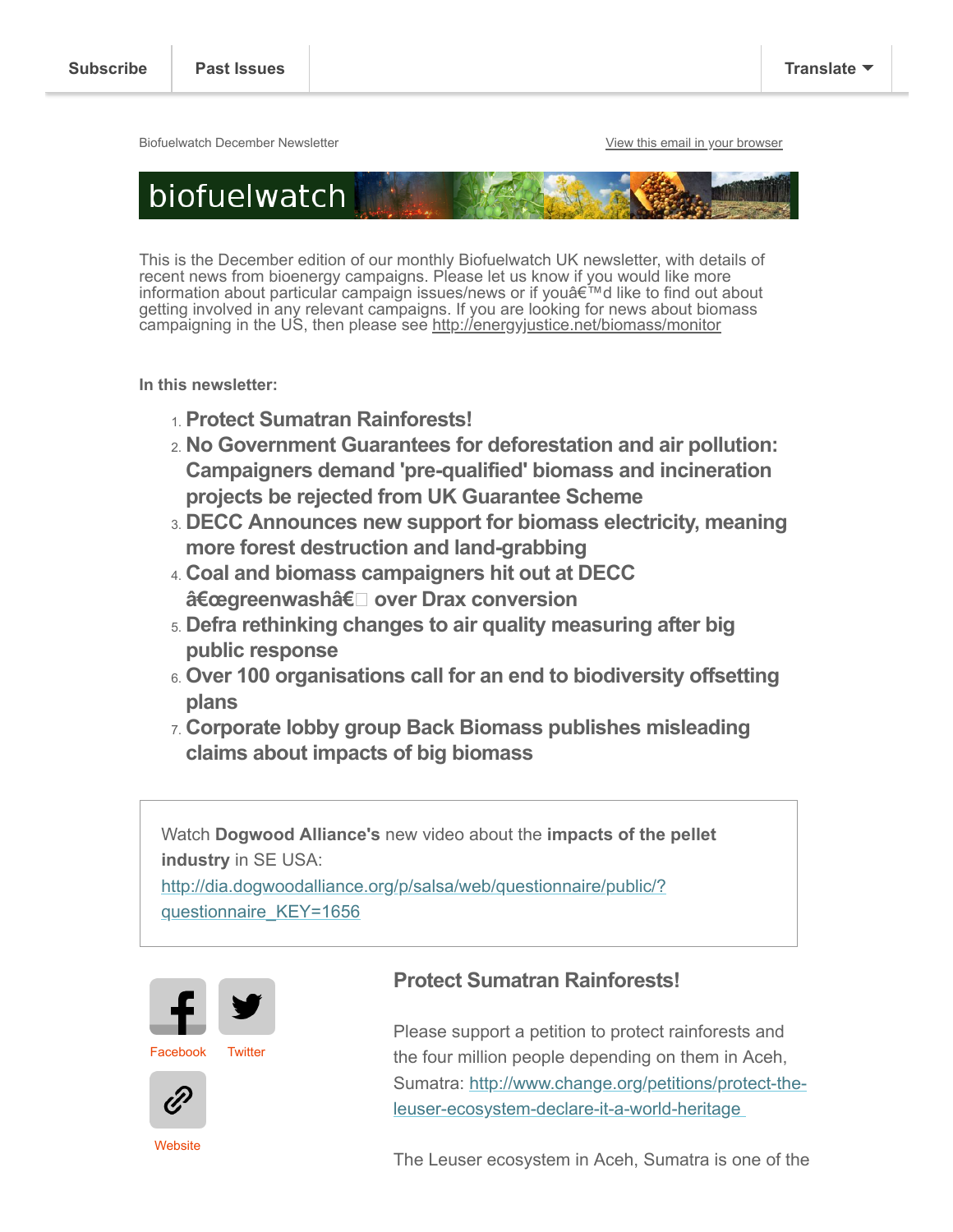### **[Subscribe](http://eepurl.com/IdZwv) [Past Issues](https://us4.campaign-archive.com/home/?u=2589f2f766b714016ebb1254c&id=d1fb3a23fa) [Translate](javascript:;)**





Want to get in touch, or get involved in one of our campaigns? Please email [biofuelwatch@ymail.com](http://biofuelwatch@ymail.com/)

If you have any problems reading this newsletter or have suggestions for improvement, please let us know. Thanks!

> **Donate to [Biofuelwatch](http://www.biofuelwatch.org.uk/donate/)**

livelihoods, for agriculture and food production and for clean water. Those forests also provide one of the last remaining harbitats for Sumatran orangutans, tigers, elephants and rhinos. Most of Aceh's remaining forests could soon be destroyed if the Acehnese government approves a proposed Spatial Plan and regulations to permit large-scale logging, mining and land conversion to oil palm plantations. Large areas have already been destroyed in recent years, primarily for palm oil.

Please sign a petition launched by Friends of the Earth Indonesia and supported by conservation organisation such as the Sumatran Orangutan Society and other NGOs to call for the long-term protection of Aceh's remaining forests:



**No Guarantees for deforestation and air pollution: Campaigners demand 'pre-qualified' biomass and incineration projects be rejected from UK Guarantee Scheme**

Download the joint letter [here](http://www.biofuelwatch.org.uk/wp-content/uploads/Capital-Guarantee-Scheme-joint-letter.pdf)

Read the press release [here](http://www.biofuelwatch.org.uk/wp-content/uploads/Treasury-UK-Guarantee-joint-letter-advisory.pdf)

On Wednesday 18 December we joined forces with Friends of the Earth, UKWIN (UK Without Incineration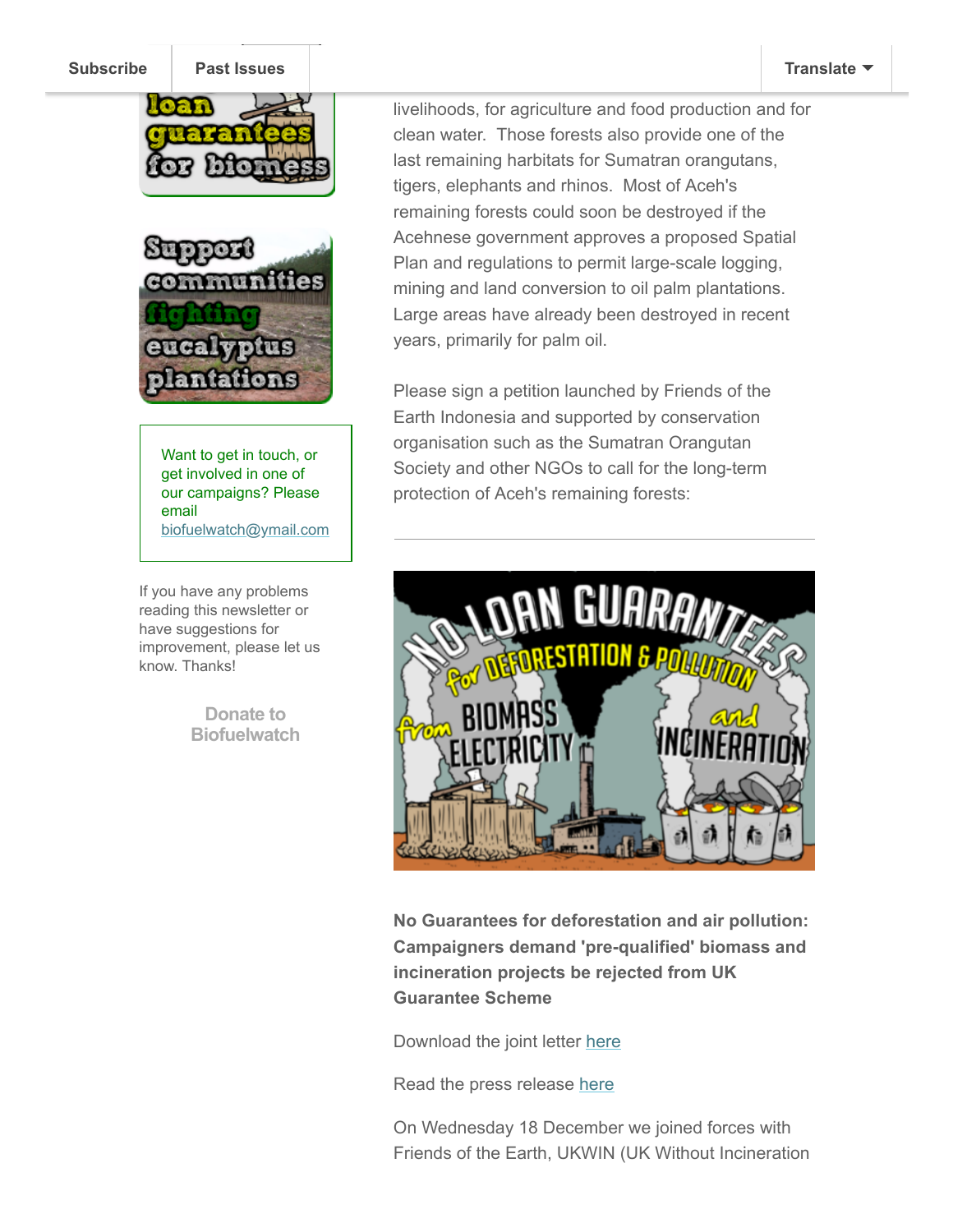that biomass to electricity and incineration projects be rejected from the 'pre-qualified' shortlist for loan guarantees under the UK Guarantee Scheme.

We also demanded that the Treasury only support genuinely sustainable and low carbon renewables projects. Many thanks to everyone who has participated in our online alert to the Treasury.

As well as the existing  $A\&75$  million guarantee already agreed with Drax, the Treasury are considering:

- The proposed partial or full conversion of Eggborough Power Station to biomass requiring pellets made from up to 15.8 million green tonnes of wood to be burned every year;
- A 100 MW electricity-only biomass power station in Avonmouth, proposed by Helius Energy. An average dedicated biomass power station of this size requires around 1 million green tonnes of wood a year to be burnt.
- A 60 MW biomass and waste power station at Tilbury burning up to 300,000 tonnes of Municipal Solid Waste, Commercial & Industrial Waste and Solid Recovered Fuel and up to 350,000 tonnes of virgin and waste wood a year
- An unspecified number of Municipal and Commercial waste gasification-type incinerators by Chinook Energy

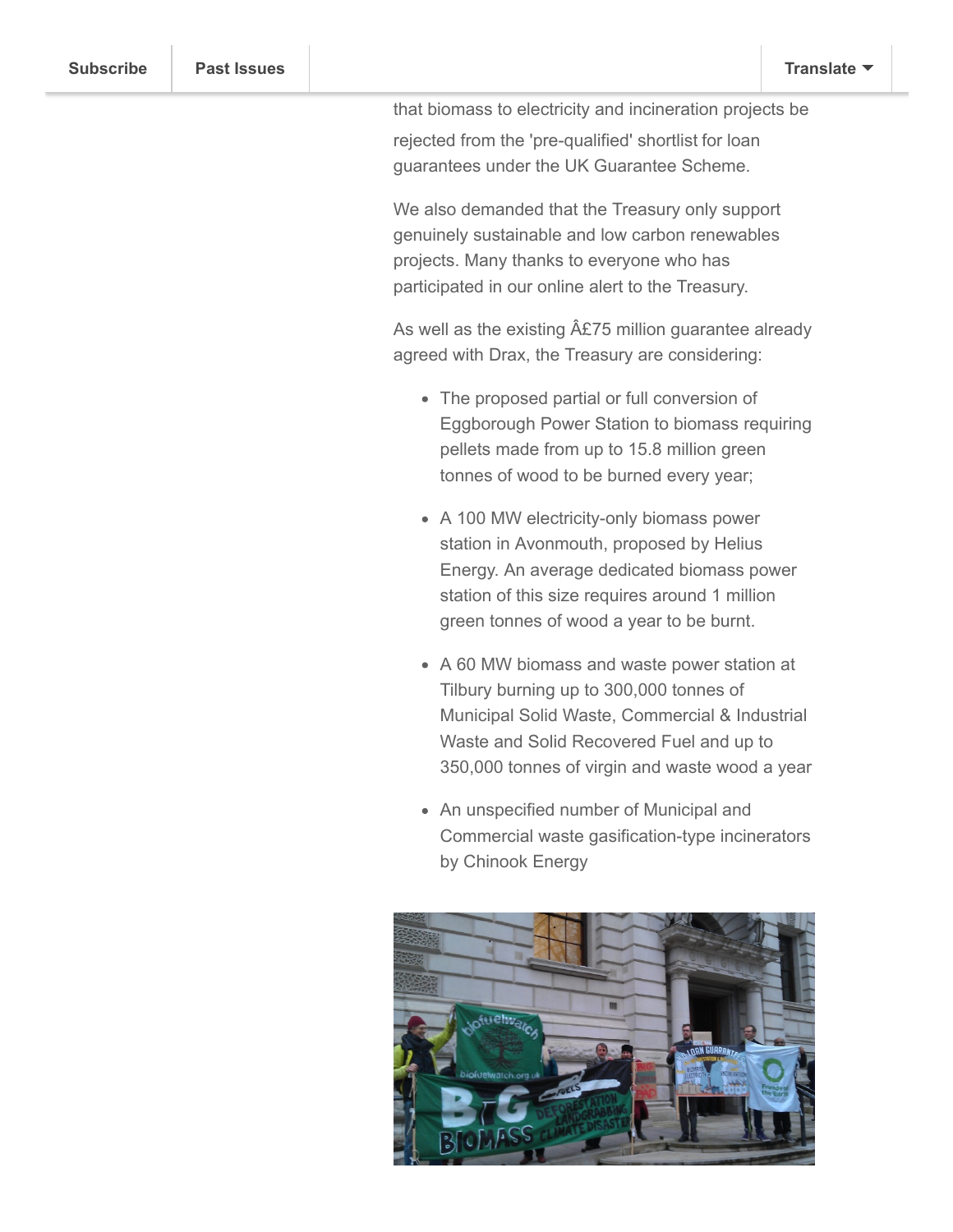# **DECC Announces new support for biomass electricity, meaning more forest destruction and land-grabbing**

Download the press release here: [http://www.biofuelwatch.org.uk/2013/decc-strike-price](http://www.biofuelwatch.org.uk/2013/decc-strike-price-response/)response/

High levels of long-term subsidies have just been guaranteed for the conversion of two more of Drax's six power station units to biomass, enabling Drax to avoid having to shut down. Subsidies have also been guaranteed for the biomass conversion of the currently closed Lynemouth Power station and for a large new biomass plant proposed by MGT Power at Teesside Port. Since our joint Press Release was sent, the proposed conversion of Eggborough Power station (otherwise scheduled for closure) has been dropped from the list of projects to be guaranteed such subsidies, however DECC will reconsider Eggborough next year. Coal to biomass conversion strike price is  $\hat{A}E105$  p MWh. Dedicated biomass will get  $AE125$  p MWh guaranteed.

MGT Power's plans have already been implicated in land-grabbing in Brazil for eucalyptus plantations, whilst Drax has been shown to have burnt pellets sourced from the clear-cutting of ancient wetland forests in the southern US. Overall, further support was announced for more than 4GW of biomass capacity, which will see operators burning almost 30 million tonnes of green wood a year and receiving approximately A£ 1 billion in subsidies for this annually. Drax has already been guaranteed around £198 million in subsidies for biomass conversion under an existing subsidy scheme. 30 million tonnes of wood is equivalent to three times the UK $a \in \mathbb{N}$ s total annual wood production.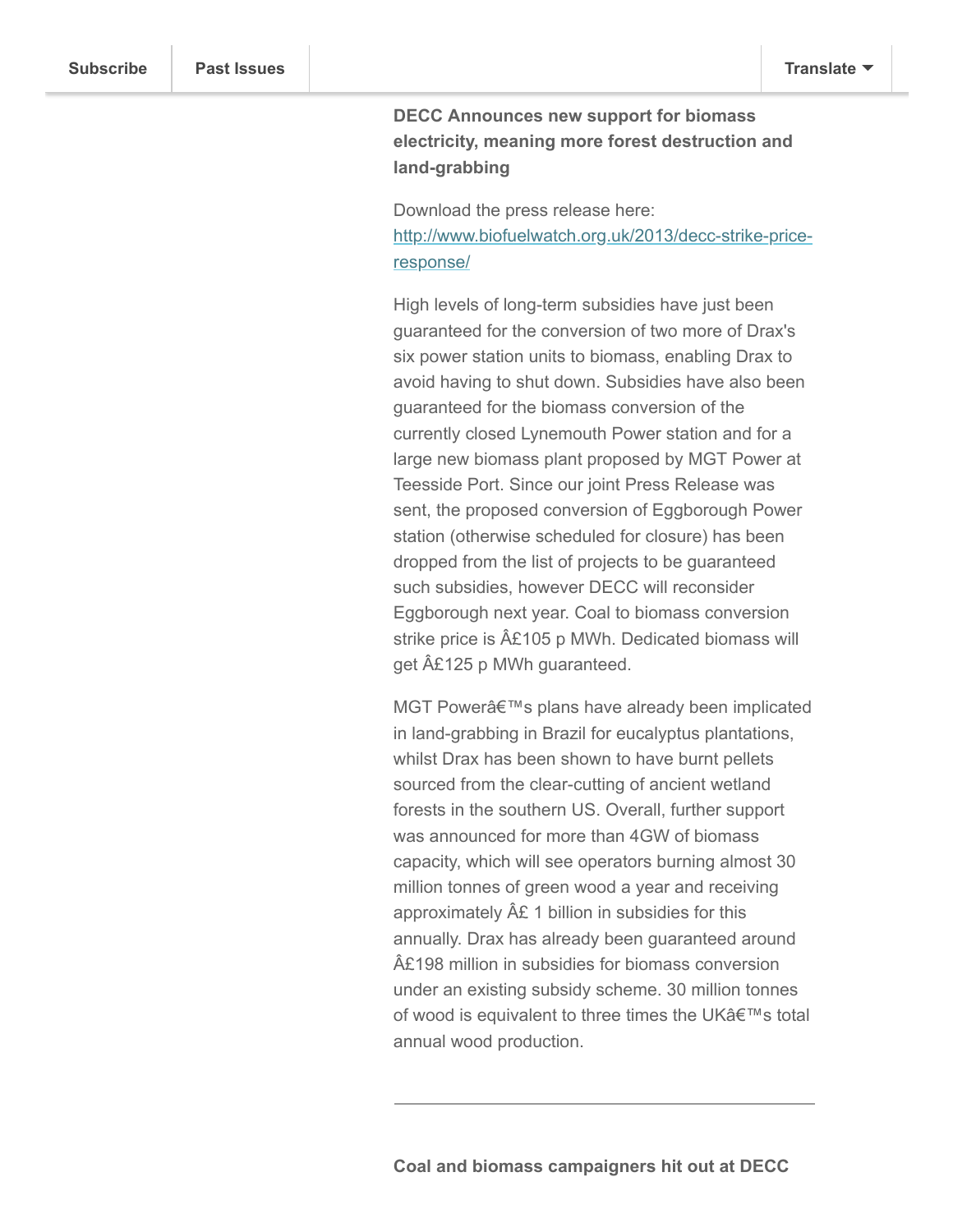Download the joint press release here: http://www.biofuelwatch.org.uk/2013/coal-and[biomass-campaigners-hit-out-at-decc-greenwash](http://www.biofuelwatch.org.uk/2013/coal-and-biomass-campaigners-hit-out-at-decc-greenwash-over-drax-conversion/)over-drax-conversion/

Following outrageous claims by DECC and Drax that the power station is now Europe's largest renewable energy generator and that Drax will in the future burn "truly clean coalâ€<sup>[]</sup> we joined forces with London Mining Network, Friends of the Earth, Colombia Solidarity Campaign and the Coal Action Network to jointly respond, calling on DECC to end subsidies and industry support for Drax Power Station

The impacts of large-scale biomass for electricity are being felt in North and South America where most wood imports to the UK originate. In the southern US for example, ancient wetland forests are being destroyed by Drax pellet supplier Enviva. Similarly, most coal burned in the UK is imported from abroad. In Colombia, the British-owned Cerrej A<sup>3</sup>n mine has caused long-lasting conflicts with local communities and resulted in unprecedented environmental destruction.



**Defra rethinking changes to air quality measuring after big public response**

Defra have now reported on the outcome of the consultation on their proposals to significantly weaken air quality reporting and control in England: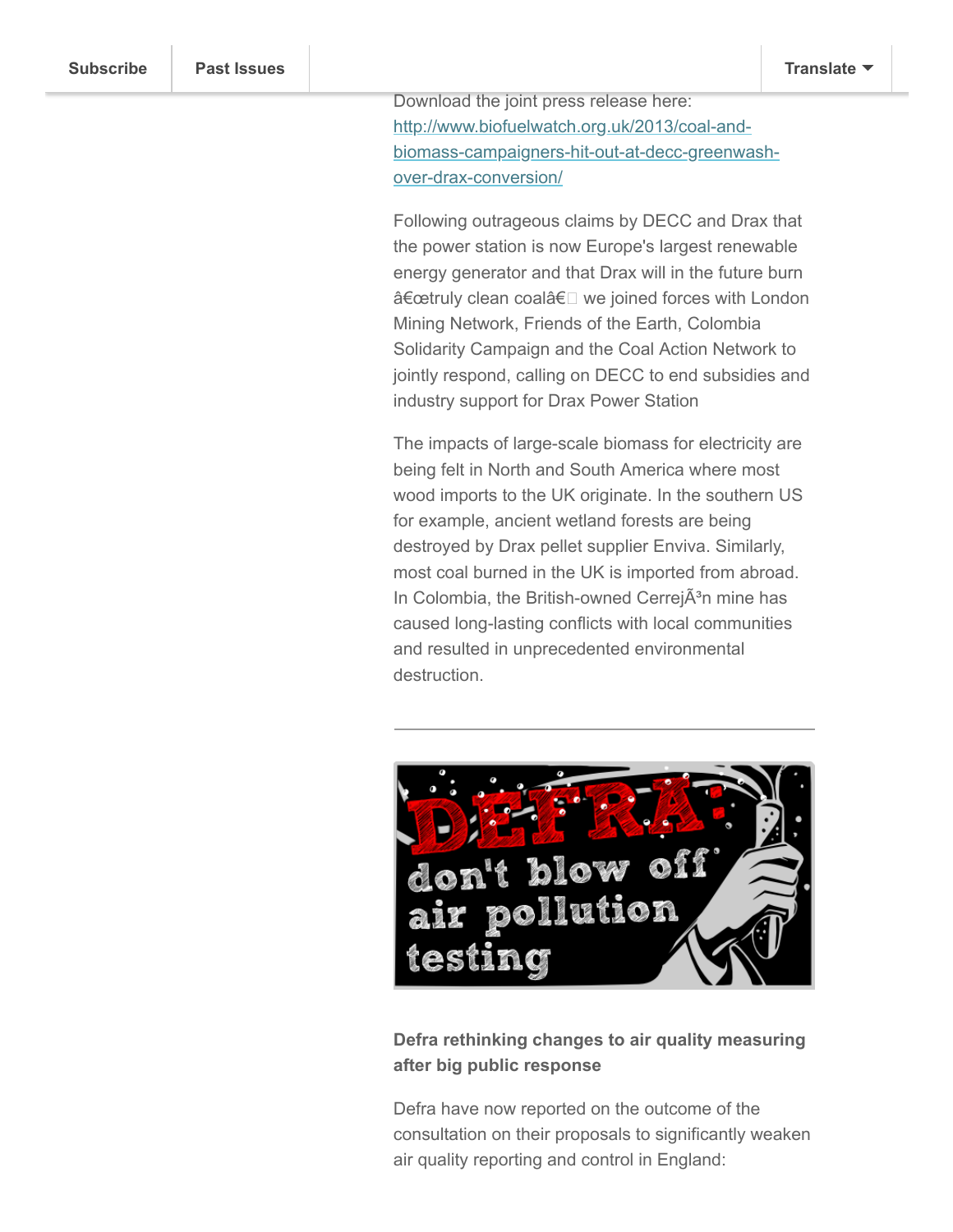They acknowledge that there is little support for abolishing the requirement for local authorities to declare Air Quality Management Areas in locations with particularly high pollution levels and they will now reassess their proposal and issue a new consultation in mid-2014. A big thanks to everybody who took part in our email alert in response to this consultation  $a \in \mathcal{C}$ because of the big response from the public via a number of organisations it looks like Defra's unacceptable proposals are being taken off the table.

## **Over 100 organisations call for an end to biodiversity offsetting plans**

Download the press release here: [http://www.biofuelwatch.org.uk/wp](http://www.biofuelwatch.org.uk/wp-content/uploads/PR_No-BO-Statement_Final_Embargoed.pdf)content/uploads/PR\_No-BO-Statement Final Embargoed.pdf

On the first day of the ominously-named World Forum on Natural Capital in Edinburgh last month 140 organisations from all over the world released a statement to say  $\hat{a} \in \text{ceNo}$  to biodiversity offsetting $\hat{a} \in \square$ . The Statement was launched in a counter forum on Natural Commons which took place in Edinburgh at the same time. For more information see: <http://naturenotforsale.org/>

**Corporate lobby group Back Biomass publishes misleading claims about impacts of big biomass**

Download the press release here: http://www.biofuelwatch.org.uk/wp[content/uploads/Back-Biomass-PR1.pdf](http://www.biofuelwatch.org.uk/wp-content/uploads/Back-Biomass-PR1.pdf)

Corporate lobby group Back Biomass, backed by large energy companies including Drax, Eggborough,